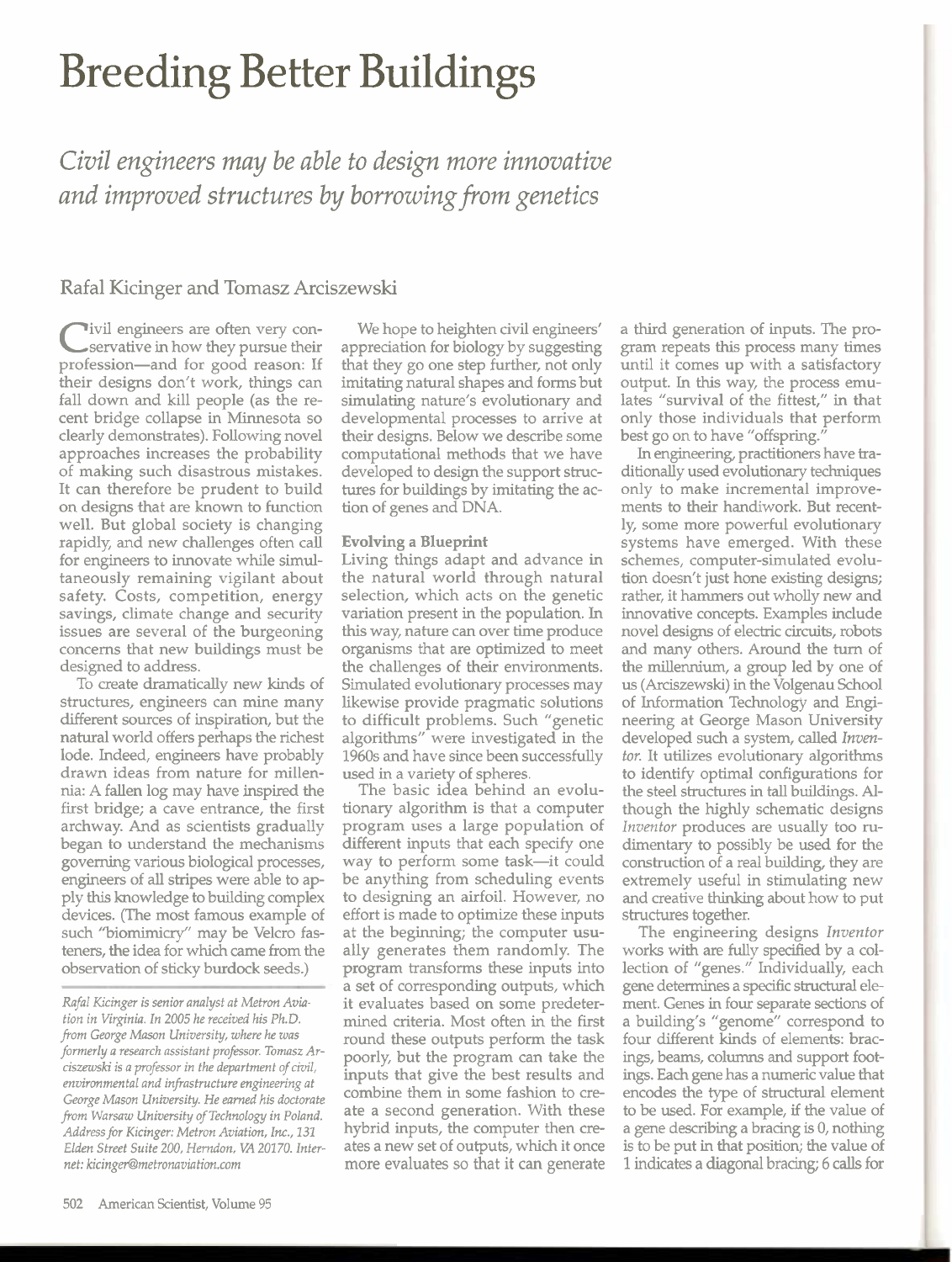

**Figure** 1. Modem-day architects and engineers **can** gain much insight and inspiration by studying living things. This building, the Swiss Re Tower in London, resembles a microorganism called a **glass** sponge. By looking even deeper into biology, at the level of genes and DNA, civil engineers may be able to develop a completely new approach to their work. Using so-called genetic algorithms, they may be able to imitate the biological processes of genetic crossover, mutation and evolution in computer simulations to create optimized designs.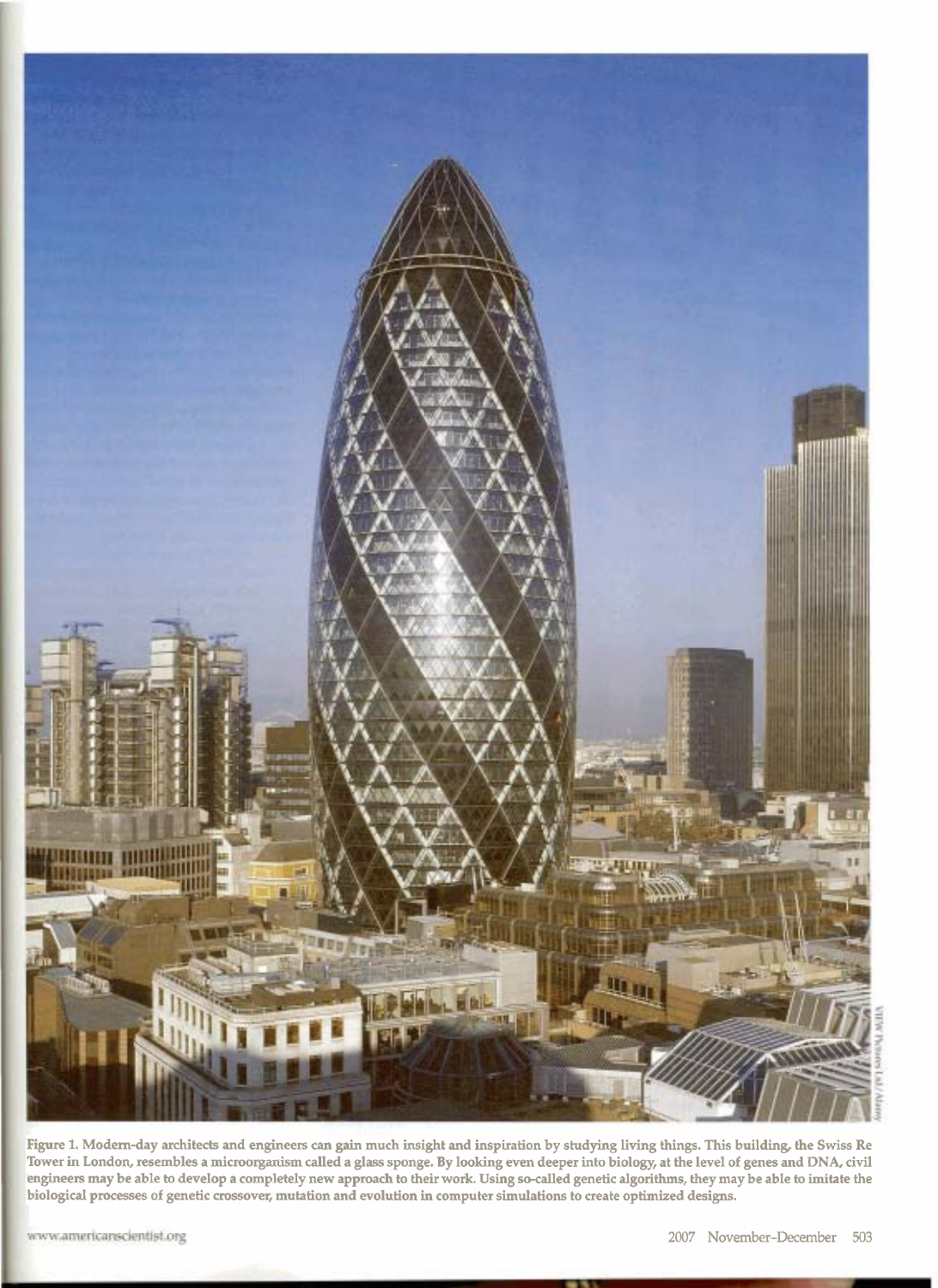

Figure 2. To simulate the internal structure of a building, the authors' genetic algorithm first **produces a random "genome" containing the numerals 1 through 6 (top). Different sections bf** the genome encode bracings (pink), beams (purple), columns (yellow) and supports (green), with the numbers specifying the type of element to be used (left). The computer program al**lows as many parameters as are needed to describe each of the segments across a given floor and each of the stories in the finished building. The leftmost position in any one section of the genome corresponds to the bottom left of the building, with the remaining sequence describing other structural units, left to right and bottom to top** *(right).* **After the program translates a genome sequence to a structure in this way, it can test how well the model build**ing holds up to standard wind and gravity loads (gray arrows).

an X-bracing; and so forth. **Thus** there is a one-to-one mapping of the genes to the components to be used in the building.

*Inventor* generates a random set of genomes (which are just sequences of numbers) and from them forms an initial population of candidate designs, called "individuals" to keep with the biological analogy. Alternatively, the user can specify a set of designs to make

up the initial population. It is normally better to allow the computer to start with a random set, however, because otherwise, there may not be adequate variation in the starting population, and the program will end up merely polish**ing** some established design rather than striking out boldly to create something entirely new. In most cases, the program uses a population of genomes (of a predetermined number) and maintains this number through successive generations. To assess the individuals, *lnventor* **trans**lates the genes into structural elements to form a virtual building (or rather, a virtual steel skeleton for a virtual building). *lnventor* can then calculate the internal forces and stresses in the structure from wind and the weight of contents or occupants that the equivalent real structure would experience using another program called SODA (for Structural Optimization Design and Analysis), a commercial system for evaluating steel structures, which we integrated with *Inventor.* SODA checks the feasibility of each design by testing whether it satisfies all requirements regarding the strength, stability and usability specified by the relevant building codes. *Inventor*  then calculates a "fitness" value for each design based on whether it passes the SODA test and on the total weight of all the elements (a good approximation of the cost). Low-weight designs receive high fitness marks) and high-weight designs (or ones that don't satisfy SODA'S tests) receive low ones.

After the program **runs** through all genomes in the initial population and assigns each of their corresponding designs a fitness score, the selection of pairs of "parents" begins. **All** individuals can reproduce (some multiple times), but the chances of their doing so are highest for those with the greatest fitness values.

*lnventw* copies both parents' genomes and then swaps all the genes that lie be tween two randomly-chosen points. In this way, it forms two "child" genomes, which share some traits with both parents. The program then further alters the children with "point mutations." That is, it makes random changes to the value of a few genes. The computer repeats this process until it generates as many offspring **as** there were parents.

Because the software allows fitter individuals to reproduce more often, on average the offspring encode better structures than did their parents. If we let the computer repeat this process for hundreds or thousands of generations, we end up with designs that are vastly better than the ones we started with. Thus this simulated evolution is able to generate novel designs as well as gradually refine them. The degree of improvement, however, tends to lessen with each generation. *So* after a while, with this diminishing rate of return) there is little point allowing the simulated evolution to continue.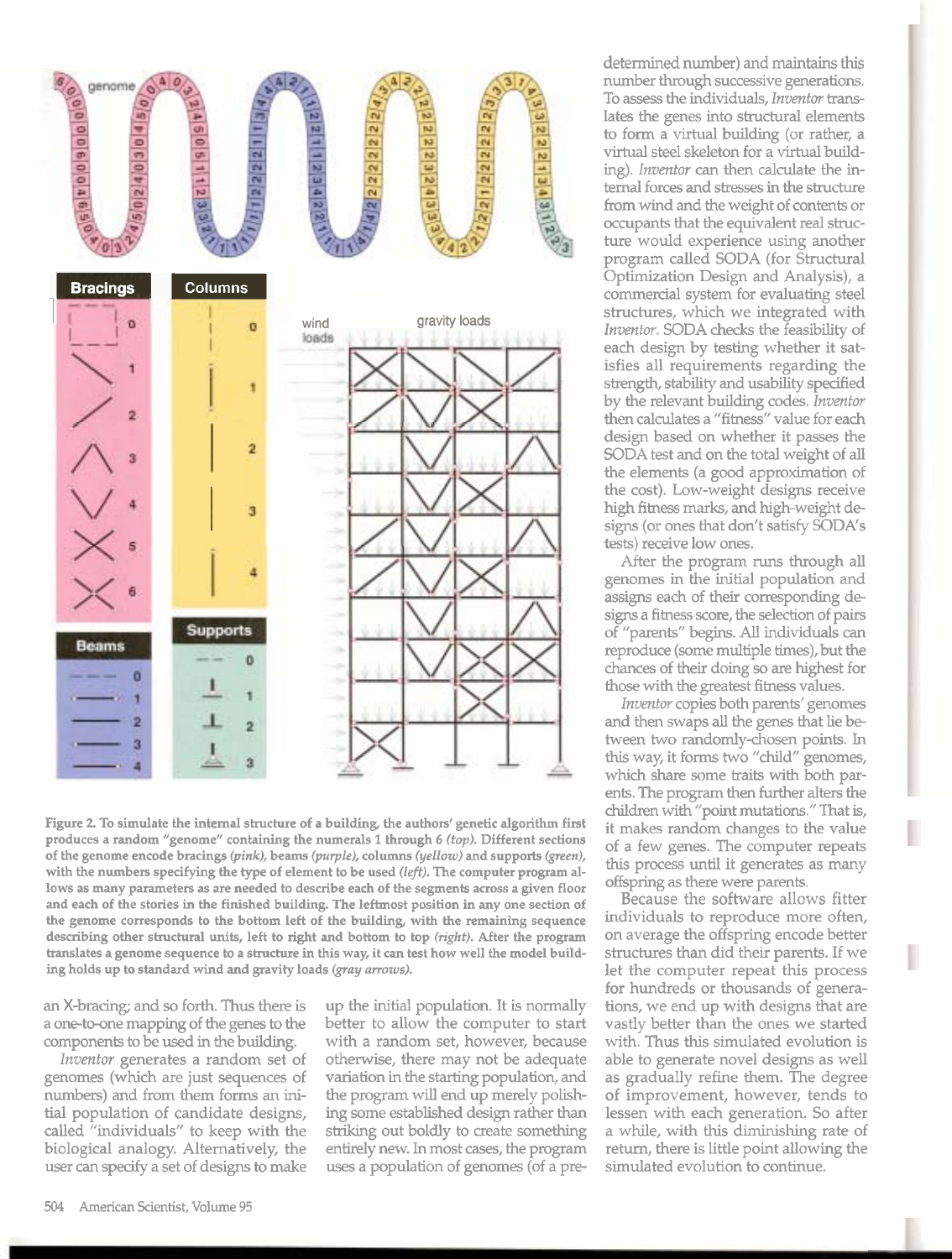#### : **Bringing Up Buildings**

We investigated the capabilities of **Inven***tor* and were pleased to *see* that it could produce interesting designs that were at least as good as conventional ones in terms of structural integrity and weight. However, the **better** configurations were oddly irregular, with seemingly haphazard arrangements of elements. We thought we might be able to improve on the aesthetics, and perhaps even the performance, by mimicking not only genetics, but an additional feature of living **things:** the processes of development.

Development in biology is the emergence of organized structures from an initially **very** simple group of cells. The power and creativity of such processes can be harnessed to find solutions to complex engineering problems. How can we emulate development in our models? Easy: **Rather than** having a dired mapping **between** a gene and each element, we start with a genome that represents an arbitrary recipe for assembling the strudure. We then use our same genetic algorithm to improve the recipe over many generations.

The recipe we've devised has two parts: a design "embryo," which describes the elements of the first story of the building, and a design rule, which determines the arrangement of the next floor based on the one below. The design embryo corresponds to an undifferentiated group of cells in a nascent organism, whereas the design rule simulates the developmental processes encoded by these cells' DNA. The design rule is like a so-called *cellular* automaton, a computational model for the evolution of some entity on a regular grid of cells (often this is nothing more complicated than a two-dimensional pattern drawn on an otherwise featureless background grid), one that is completely defined by its iterative rule and by its initial configuration.

To **keep** things simple, here we consider just the wind bracings in a tall building. In addition, we allow only two possibilities for each bracing position (or "cell"): an X bracing or no bracing, represented by values of 1 and 0, respectively. For illustrative purposes, our building is just four bracing bays wide, which allows us to speafy the embryo with **just**  four numbers, such as  $1, 0, 0, 0$ , which correspond to (from left to right) **X** brac**ing,** no bracing, no bracing, no bracing.

The design rule we have adopted decides whether or not to put a bracing in a given spot by examining the cell



**Figure 3. As the computer program tests an entire generation of building genomes, it assigns each a fitness score. These scores are used to select pairs of genomes for breeding the next generation.**  Once two genomes are chosen, they are copied, or "cloned" (top). The program then does something similar to the genetic mixing that takes place, for example, between paired chromosomes that **experience crossover during meiosis** *(bottak* **The computer** switches **the section of genes between**  two crossover points (red lines) on the first parent's genome with those on the second, a phenom**enon biologists call recombination. The program then simulates mutation by giving a few random genes new values (green** squafi?s) **so as to increase the variation between generations** fur the^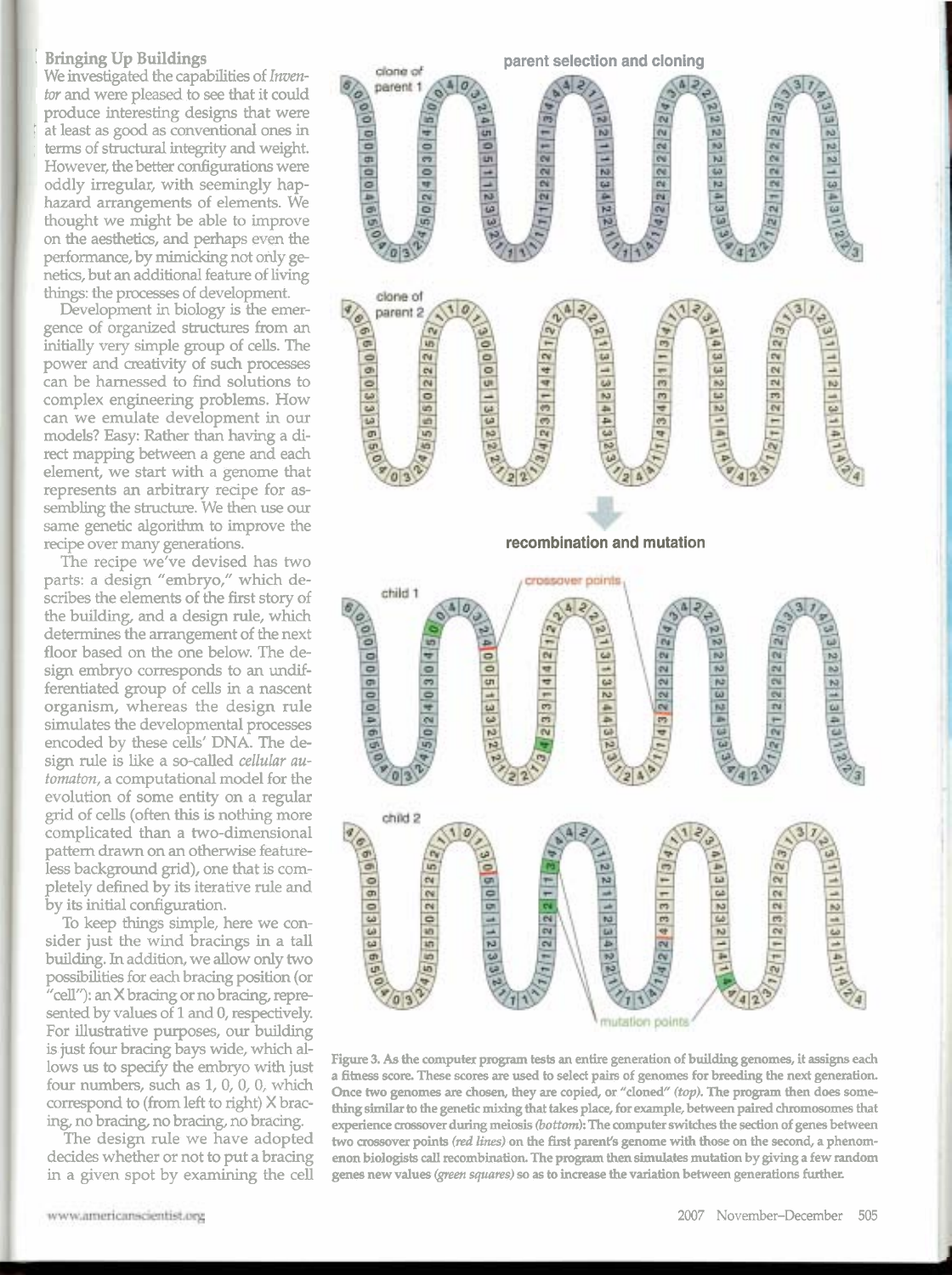

Figure 4. Rather than specifying the elements of a building independently, a genome can determine the configuration of structural elements by emulating the process of development in biology. **Here**  the program starts with a design "embryo," which represents just the first story. The genome also contains a design rule, which defines how the embryo **"grows"** the next story of the building. The process is then repeated from the second to the third story, and so on **until** the building reaches a predetermined height In this simple example, there are only two **types** of genes, a **0** and a **1,** which represent, respectively, either no bracing or an X bracing. The design embryo (here, the binary number 1000) is translated into its corresponding structure **(X** bracing, no bracing, no bracing, no bracing). Each element and its neighbor to the left and right form a three-element local neighborhood. To form local neighborhoods for the elements at each end, the embryo is conceptually duplicated to the left and right of itself, as indicated by light-colored boxes **(upper** *left).* The design rule then defines how each of the eight possible local neighborhoods should be translated into the elements of the next-higher story *(boffom right).* For example, the first element of the design embryo is a 1, specifying an **X** bracing. The local neighborhood for this element contains no bracing at the left, an **X** bracing in the middle and no bracing at the right. The relevant part of the design rule dictates that the resulting first element in the second story should be an X bracing (red bracket and arrow).

directly below and to the left and right of that location. If the cell below is on an end of the row, the value from the cell at the other end serves to fill the missing-neighbor slot. Thus the rule always applies to three cells in a row, which we call a local neighborhood.

With two bracing types (an **X** bracing or no bracing) and three cells, there are eight possible combinations for the lo*cal* neighborhoods, corresponding to the eight binary numbers between 000 and 111. Our design rule is simply a key that tells the program whether there should be a bracing in the position above, based on the configuration of the local neighborhood below. Thus it requires one bit (0 or 1) for each of the eight possibilities.

To create a whole structure, the program works as follows: For the first floor, it simply puts **X** braces in the cells that correspond to the 1s in the design embryo. For the second floor, the program looks at each three-cell local neighborhood in the first floor and refers to the design rule to determine whether there should be a brace above. This process repeats until it creates a complete set of wind bracings for all floors in the building. Then the software analyzes the structure using the same engineering criteria as before. That is, it judges the building based on both its strength and weight.

Using a developmental scheme provides a more compact representation of the structure than does direct one-to-one mapping. For example, a direct mapping of a wind bracing subsystem that is 10 stories tall with four bracing slots per story would require 40 attributes (or genes), whereas the developmental representation uses only 12 (four for the design embryo and eight for the design rule). Compactness is a desirable prop erty because real engineering structures typically have hundreds or even thou sands of attributes.

Another advantage of these sorts of developmental processes is that they frequently produce unusual results. In particular, cellular automata are known to exhibit self-organizing behavior-that is, on its own, complexity just emerges. Indeed, our experiments confirmed this tendency and revealed intriguing and often quite surprising combinations of structural elements.

#### **Piecing It Together**

Engineers equipped with even very powerful computing tools cannot exhaustively evaluate all possible patterns. They need a way of focusing their searches for novel arrangements that potentially correspond to high-quality designs. One way to do so can be found by again looking to nature, which has used the combination of development and evolution to produce organisms that have enormous complexity and are capable of surviving in a changing environment. With this biological inspiration, our group implemented *Emergent*  **Designer,** a computer program that allows us to simulate structures that can be developed from a design embryo, as described above, and that can also be evolved through crossovers and mutations, as we did earlier with **Inventor.**  The new program, like the old one, al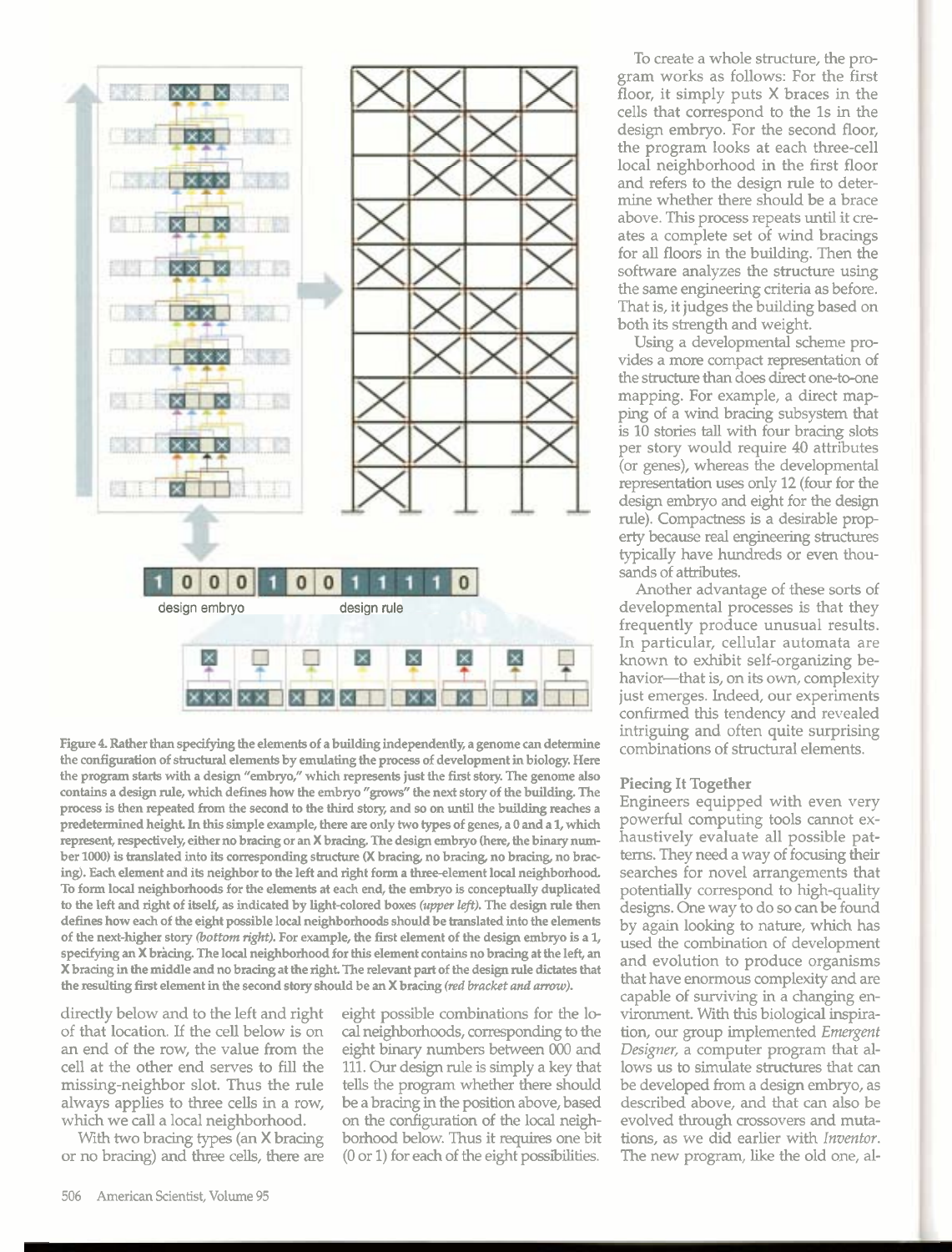lows the entire genome to evolve. That is, the program modifies both the design embryo and **the** design rule over many generations.

Whereas the designs produced by Inventor's evolutionary algorithms showed no obvious patterns, those Emergent Designer created exhibited patterns that are more creative, appearing as if they were forrned by a human mind. Some reflected a mixture of random localized patterns embedded in a larger, more regular geometry.

Clearly, the creations of Inventor and Emergent Designer were very different in nature. But which were better? To answer that question, we made multiple runs of each type and performed a statistical analysis of the **results.** Such a procedure avoided the possibility that a "lucky run" of one program or the other might skew the comparison. **Our**  conclusion was that, although both approaches work, *Emergent* Designer's evolutionary-developmental algorithm performs better in terms of producing the lightest configurations.

The use of Emergent Designer may thus help with a crucial balance that the designer of any tall building must strike: resistance to sway versus weight. In a traditional building, any reduction of wind-induced sway (a measure of a structure's stiffness) normally requires significant increase in the weight. One innovative method to **keep** weight down is the use of *macro-diagonals*, external cross-bracings that span large areas of a building, such **as** those that were built into the John Hancock Center in Chicago in the late 1960s and employed **as**  recently as several years ago in the Bank of China Tower in Hong Kong. **Engi**neers have long recognized that macrodiagonals rediskhute **internal** forces in a way that reduces both sway and weight. So we were pleased to find that macrodiagonals spontaneously emerged in our **experiments** with an evolutionarydevelopmental algorithm. Some designs showed structural patterns very similar to ones that the late Fazlur Khan, one of the most creative designers of tall build**ings, had arrived at (such as the scheme** he **used** in the John Hancock Center). **This resemblance shows the creative** promise for-bio-inspired computational approaches in engineering.

#### Capping.It Off.

Modern-day eivilization advances at an ever-increasing pace, creating ever more difficult challenges, especially

| <b>rule 105</b>                 | rule 23                                              | rule 1                                   |
|---------------------------------|------------------------------------------------------|------------------------------------------|
| o                               | o<br>0<br>l o                                        | 0 0 <br>00<br> 0 <br>$\sigma$<br>$\circ$ |
|                                 | XXXXX<br>etoera<br>xtxtxtxt<br>シンシ<br>XIXIX<br>oatoa | ×                                        |
| 567,245 pounds<br>4.7104 inches | 565,385 pounds<br>6.6824 inches                      | 611,109 pounds<br>9.1900 inches          |

Figure 5. Some design rules and embryos produce better structures than others. The computer judges the results by their overall weight and by how far actual buildings with such skeletons would sway under standard weight and wind loads. These examples of rigid frames with bracings show the results of three different design rules. The left and middle designs are relatively good, with lower weights and less sway. Although the building on the right does not appear to be overly unstable, it **has** significantly **higher** amounts of both weight and sway. In the authors' simulated breeding process, structures such as this one would gradually "die out."



Figure 6. To reduce both the weight and the degrees of sway of a building, architects sometimes employ elements called macro-diagonals, external cross-bracings that span large areas of a structure. These elements were incorporated into the John Hancock Tower in Chicago in fhe late **19608 (Ief}** and in the last few years in the Bank of China Tower in Hong Kong *drniddfe),* The authors' program Emergent **Designer** has spontaneously created, over numer**ous** generations, several optimized designs that show similar macro-diagonal patterns in the resulting structures (right).